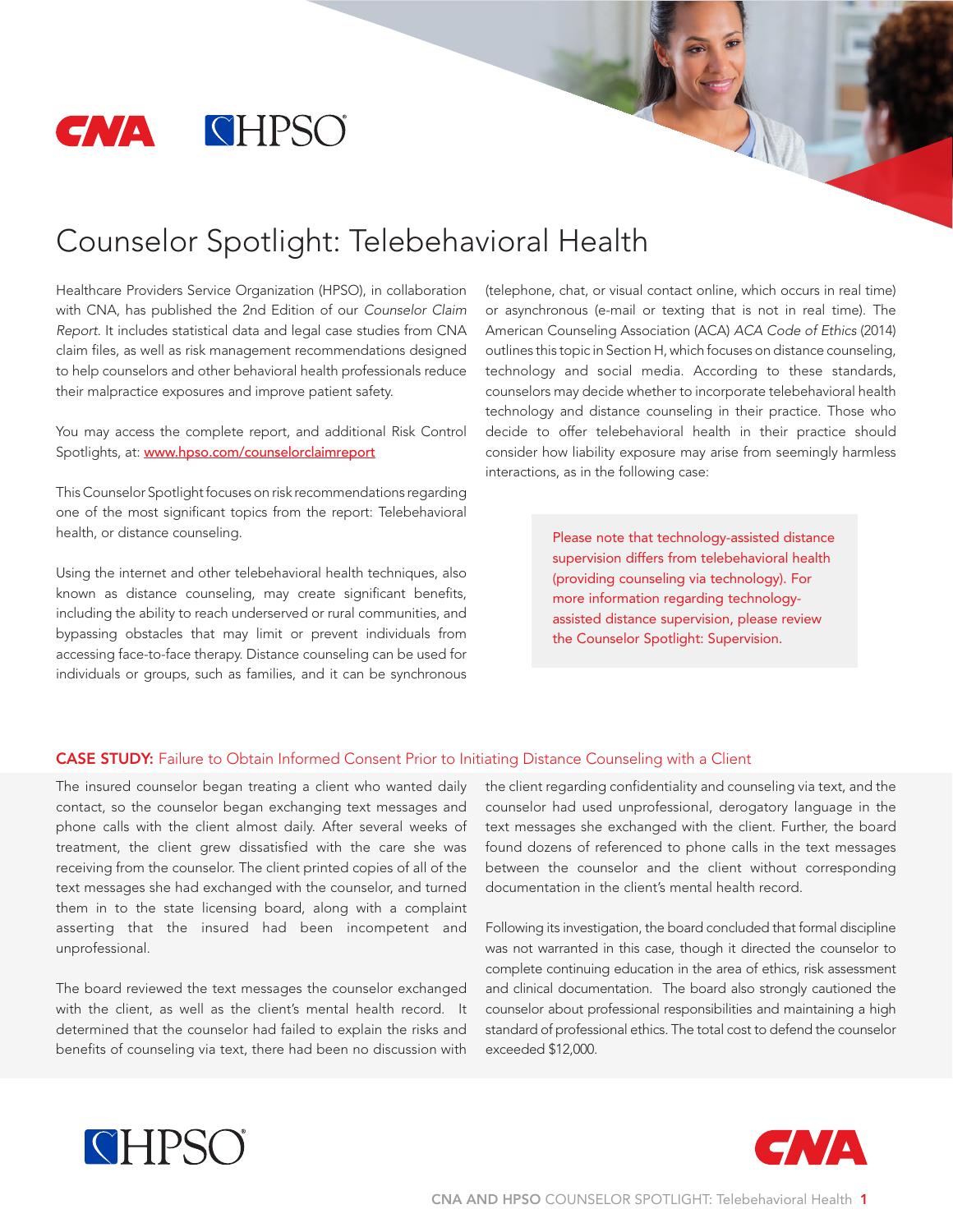### Risk Management Recommendations: Telebehavioral Health

There are some unique considerations pertaining to distance counseling and technology, including ethical and legal requirements. Consider the following strategies to ensure your ability to deliver distance counseling successfully while managing the inherent risks:

- *Gain the necessary skills before initiating distance counseling*  by taking focused courses or attending workshops. Research available programs and retain documentation of successful completion of education.
- *Understand all laws and ethical guidelines governing client interactions, and practice in accordance with the standard of care, the limits of one's license/certification, and all regulations and ethical guidelines.* Counselors providing distance counseling must adhere to the same practice standards they follow when providing traditional in-person counseling services.
- *Check state and third-party requirements related to distance counseling, licensure, and credentialing,* and if unsure, contact the licensing board for additional information and consult an attorney. The ACA recommends that counselors ensure they are appropriately licensed in the state where the client is located during the distance counseling services.
- *Check regulatory board requirements, or if using a thirdparty for reimbursement of telebehavioral health services, review contractual requirements for client assessment, coding, and claims submission.* For example, some thirdparties may require an in-person assessment prior to initiating telebehavioral health services or distance counseling.
- *Recognize potential issues regarding confidentiality, privacy, cyberstalking, and identity theft.* Use a secure, encrypted platform for communicating with clients. Regularly review, upgrade or replace equipment or software, as necessary, to meet evolving technology needs and privacy standards.
- *Review relevant regulatory requirements,* including HIPAA and the Health Information Technology for Economic and Clinical Health (HITECH) Act, which govern privacy and security of protected health information, including electronic transmission. Some states may have higher standards than Federal compliance regulations and statutes; be sure to follow whichever regulation is more stringent.
- *Follow encryption standards when communicating with clients online, and when consulting with other practitioners.* These standards include the selection of a secure platform and a vendor that will sign a Business Associate Agreement as required by HIPAA laws and regulations, stating the company will adhere to federal privacy requirements.
- *Evaluate whether distance counseling is appropriate for a client.* For example, can the client use the required technology? If the client relies on insurance to help cover the cost of services, will the insurance benefits include coverage for telebehavioral health/distance counseling? Are they cognitively and emotionally suited for this type of interaction? Do they have a history of injuring themselves?

Regulations regarding telebehavioral health services and electronic communications may differ from state to state. For example, some jurisdictions prohibit newly licensed professionals who are under supervision from establishing their own private practice, including providing synchronous and asynchronous telebehavioral health services.

- *When initiating the online relationship, verify the client's identity*, for example, by asking for a driver's license. If there is no two-way visual access, agree on an identity verification process, such as a code word or phrase, at the beginning of each counseling session.

- *Obtain informed consent, including a discussion of the purpose of the counseling, privacy and confidentiality, and use of technology with the client.* Obtain a signed consent form and document the consent process in the client's record. If the client is a minor, obtain consent from the legal guardian.
- *Advise the client of their responsibility to be in a private space* in order for each distance counseling session to proceed, as part of the agreement with the client.
- *Obtain informed consent, including a discussion of the purpose of the counseling, privacy and confidentiality, and use of technology with the client.* Obtain a signed consent form and document the consent process in the client's record. If the client is a minor, obtain consent from the legal guardian.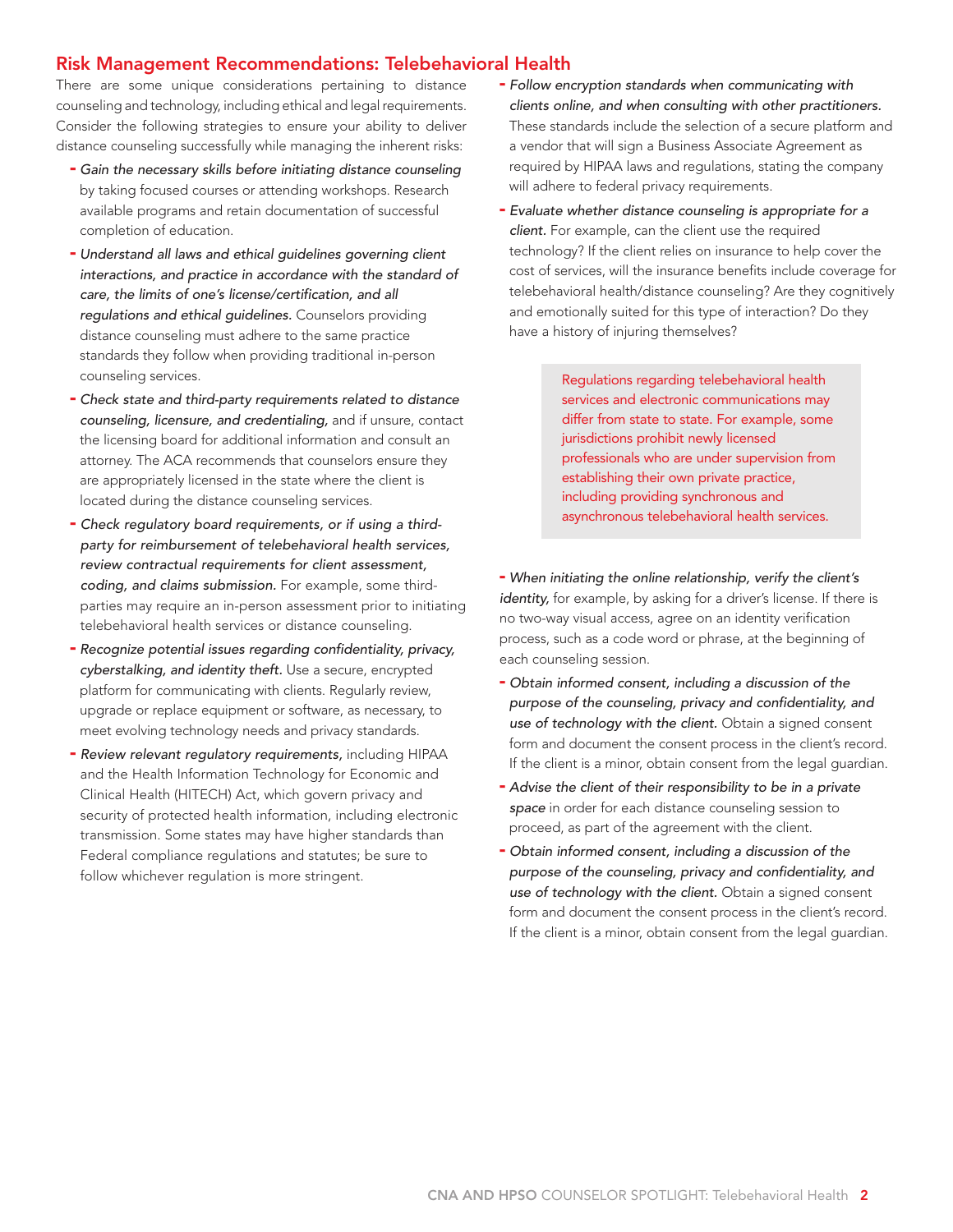- *Establish a written plan for how to handle an emergent or urgent situation,* starting with obtaining the name and contact information for someone the client would want to be notified. Be sure to have contact information for emergency providers in the client's geographic location readily available.
- *Maintain records that include documentation of observations, services delivered, and treatment plans.* Notify clients how the records are kept electronically, including the type of encryption used and how long records are kept. Be sure records are backed up at a secure, off-site location. Back-ups should be

stored in a format that is retrievable.

- *Transcripts of counseling sessions can be helpful to the client and the counselor; however, they may be used as evidence in a legal action.* Keep in mind that even if you are not recording a session, the client might be doing so unbeknownst to the counselor.

### Additional Resources:

For additional information on enhancing clinical and operational processes when it comes to providing telebehavioral health services in your practice, consider the following resources:

- CNA and HPSO, Healthcare Perspective, Telemedicine: Risk Management Issues, Strategies and Resources: http://www.hpso.com/Documents/Risk%20Education/Businesses/CNA\_HP17-14\_060117\_CF\_PROD\_SEC.pdf
- Ethical and legal considerations of counseling tech, Counseling Today: https://ct.counseling.org/2017/03/technology-tutor-ethical-legal-considerations-counseling-tech/#
- Considerations for the use of distance counseling, Counseling Today: https://www.counseling.org/docs/default-source/ethics/ ethics-columns/ethics\_march\_2015\_distance-counseling.pdf?sfvrsn=a24522c\_4
- Standards for Technology and Social Work Practice from the Association of Social Work Boards: www.aswb.org/wp-content/uploads/2013/10/TechnologySWPractice.pdf
- Practice Guidelines for Video-Based Online Mental Health Services from the American Telemedicine Association: www.integration.samhsa.gov/operations-administration/practice-guidelines-for-video-based-online-mental-health-services\_ ATA\_5\_29\_13.pdf
- Center for Connected Health Policy, State Telehealth Laws and Medicaid Program Policies: https://www.cchpca.org/telehealth-policy/current-state-laws-and-reimbursement-policies
- The Telebehavioral Health Institute maintains a list of video companies that claim to meet federal requirements for privacy and security: https://telehealth.org/telehealthbuyers-guide/wpbdp\_category/video
- Rousmaniere, T., & Renfro-Michel, E. L. (2016). *Using technology to enhance clinical supervision.* Alexandria, VA: American Counseling Association (ACA).
- Wheeler, A. M. & Bertram, B. (2019). *The Counselor and the Law: A Guide to Legal and Ethical Practice.* 8th ed. Alexandria, VA: American Counseling Association (ACA).
- For more information on HIPAA topics, such as breach notification, cyber security guidance, and training resources, visit [HHS.gov/hipaa](https://www.hhs.gov/hipaa/index.html)

## COUNSELOR SPOTLIGHT

For more risk control resources and top findings from the 2nd Edition of the *Counselor Liability Claim Report*, please review additional Counselor Spotlights on the following topics:

- [Informed Consent](http://www.hpso.com/counselorclaimreport_informedconsent)
- [Identifying Your Client](http://www.hpso.com/counselorclaimreport_client)
- [Reporting to Third Parties](http://www.hpso.com/counselorclaimreport_thirdparties)
- [Boundaries](http://www.hpso.com/counselorclaimreport_boundaries)
- **[Supervision](http://www.hpso.com/counselorclaimreport_supervision)**
- [Release of Records](http://www.hpso.com/counselorclaimreport_records)
- [Documentation](http://www.hpso.com/counselorclaimreport_documentation)
- [Preparing for a Deposition](http://www.hpso.com/counselorclaimreport_preparedepo)
- [What to Do if you Receive a Subpoena](http://www.hpso.com/counselorclaimreport_subpoena)

Visit [www.hpso.com/counselorclaimreport](http://www.hpso.com/counselorclaimreport)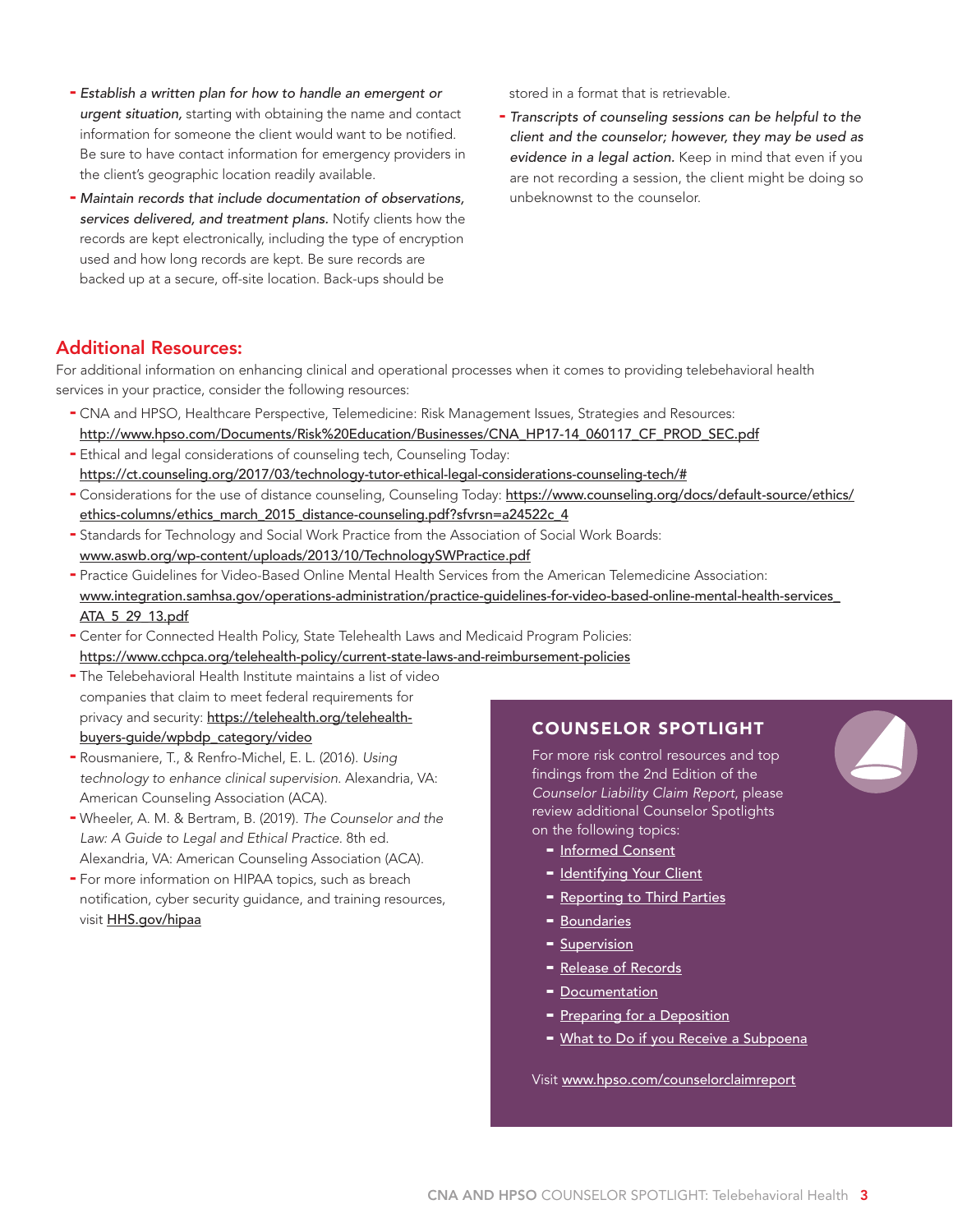## Self-Assessment Checklist: Telebehavioral Health/Distance Counseling

This checklist is designed to assist counselors in evaluating risk control exposures associated with their current practice. For additional risk control tools or to download the *Counselor Liability Claim Report 2nd Edition*, visit Healthcare Providers Service Organization www.hpso.com or CNA Healthcare www.cna.com.

| Self-assessment Topic                                                                                                                                                                                                                                                                                                                                                                                                                                                                                                                                                                                                                                                          | Yes/No | <b>Comments/Action Plans</b> |
|--------------------------------------------------------------------------------------------------------------------------------------------------------------------------------------------------------------------------------------------------------------------------------------------------------------------------------------------------------------------------------------------------------------------------------------------------------------------------------------------------------------------------------------------------------------------------------------------------------------------------------------------------------------------------------|--------|------------------------------|
| Telebehavioral health/Distance Counseling                                                                                                                                                                                                                                                                                                                                                                                                                                                                                                                                                                                                                                      |        |                              |
| I develop necessary knowledge and technical skills I develop<br>necessary knowledge and technical skills related to telebehavioral<br>health/distance counseling before engaging in it.                                                                                                                                                                                                                                                                                                                                                                                                                                                                                        |        |                              |
| I am aware of, and adhere to, the licensure requirements in the state<br>where the client is physically located during the distance counseling<br>session(s) including times when the client and/or practitioner may<br>be traveling.                                                                                                                                                                                                                                                                                                                                                                                                                                          |        |                              |
| I know the legal and regulatory requirements related to distance<br>counseling in the state where I practice and the state where the<br>client is located during the distance counseling session(s).                                                                                                                                                                                                                                                                                                                                                                                                                                                                           |        |                              |
| I follow secure encryption standards, including HIPAA, HITECH, state<br>and local regulations, when communicating with clients online.                                                                                                                                                                                                                                                                                                                                                                                                                                                                                                                                         |        |                              |
| I verify the client's identity and make a reasonable effort to determine<br>if distance counseling is a good fit for the client.                                                                                                                                                                                                                                                                                                                                                                                                                                                                                                                                               |        |                              |
| I obtain informed consent prior to initiating distance counseling,<br>including:<br>- My credentials, the physical location of my practice, and<br>contact information<br>- The risks and benefits associated with distance counseling<br>- The possibility of technology failure, and if that occurs, alternate<br>methods of service delivery<br>- Anticipated response time to communication<br>- Emergency procedures to follow if I am not available<br>- The name and contact information for someone the client<br>would want me to notify in an emergency<br>- Time zone differences<br>- Cultural and/or language differences that may affect delivery<br>of services |        |                              |
| I document the consent process in the client's record.                                                                                                                                                                                                                                                                                                                                                                                                                                                                                                                                                                                                                         |        |                              |
| I have contact information for emergency providers in the client's<br>geographic location readily available.                                                                                                                                                                                                                                                                                                                                                                                                                                                                                                                                                                   |        |                              |
| I adjust my communication style to compensate for the absence<br>of visual cues.                                                                                                                                                                                                                                                                                                                                                                                                                                                                                                                                                                                               |        |                              |
| I maintain secure electronic client records per relevant laws<br>and statutes.                                                                                                                                                                                                                                                                                                                                                                                                                                                                                                                                                                                                 |        |                              |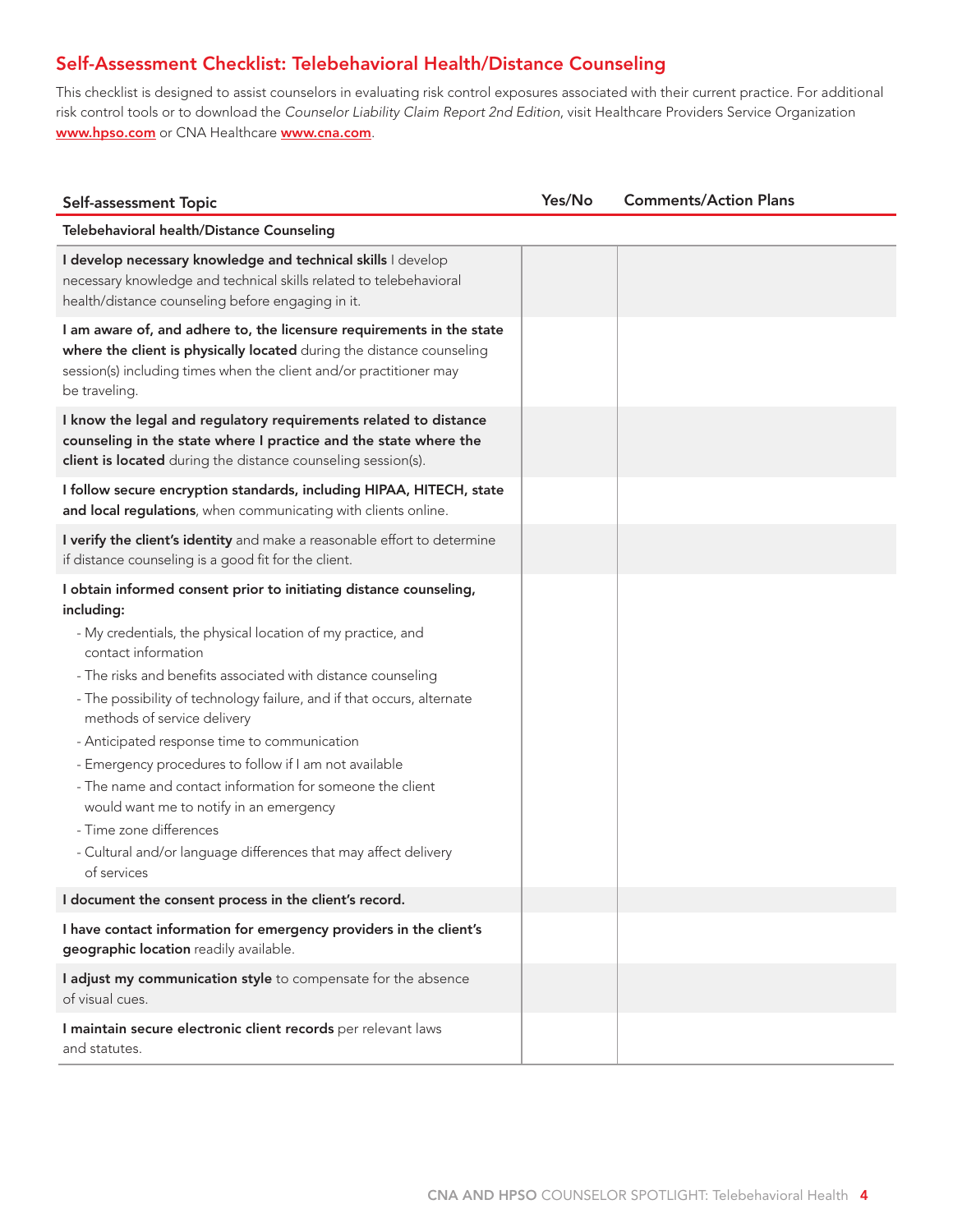Self-assessment Topic Clinical Records I retain client clinical records in accordance with relevant state and federal law and consult state-specific recommendations issued by professional associations. I perform periodic audits of clinical records to identify departures from documentation standards and determine opportunities for improvement. I safequard client records from loss and/or unauthorized access. When copies of client clinical records are released for legal reasons, I sequester the records to avoid allegations of tampering or making inappropriate late entries. I prepare a plan for the transfer of clients and the dissemination of records to an identified colleague or records custodian in the event of my incapacitation or retirement. Yes/No Comments/Action Plans

This abbreviated checklist, selected to focus on telebehavioral health/distance counseling, is designed to assist counselors and other behavioral health professionals in evaluating and modifying their current customs and practices, in order to enhance their client-centered care practices and improve safety. It is not intended to represent a comprehensive listing of all actions needed to address the subject matter, but rather is a means of initiating internal discussion and self-examination. Your clinical procedures and risks may be different from those addressed herein, and you may wish to modify the tool to suit your individual practice and patient needs. The information contained herein is not intended to establish any standard of care, serve as professional advice or address the circumstances of any specific entity. These statements do not constitute a risk management directive from CNA. No organization or individual should act upon this information without appropriate professional advice, including advice of legal counsel, given after a thorough examination of the individual situation, encompassing a review of relevant facts, laws and regulations. CNA assumes no responsibility for the consequences of the use or nonuse of this information.

#### References:

- American Telemedicine Association. (2018). Best Practices in Videoconferencing-Based Telemental Health. http://hub.americantelemed.org/ resources/telemedicine-practice-guidelines.
- Dear B. (2017). Is Skype HIPAA compliant? No, it's not. https://simple.icouch.me/blog/is-skype-hipaa-compliant-no-its-not.
- Gilmore, A. K., & Ward-Ciesielski, E. F. (2017). Perceived risks and use of psychotherapy via telemedicine for patients at risk for suicide. *J Telemed Telecare*. https://www.ncbi.nlm.nih.gov/pmc/articles/PMC5940577/
- Hilty DM, Ferrer DC, Burke Parish M, et al. (2013). The effectiveness of telemental health: a 2013 review. *Telemed J E Health*. 19(6):444-54.
- Luxton, D. D., O'Brien, K., Pruitt, L. D., Johnson, K., & Kramer, G. (2014). Suicide Risk Management during Clinical Telepractice. *Int J Psychiatry Med*, 48(1), 19–31. https://doi.org/10.2190/PM.48.1.c
- National Association of Social Workers, Association of Social Work Boards, Council on Social Work Education, Clinical Social Work Association. (2017). Standards for technology in social work practice. www.socialworkers.org/includes/newIncludes/homepage/PRA-BRO-33617. TechStandards\_FINAL\_POSTING.pdf.
- National Board for Certified Counselors. (2016). NBCC policy regarding the provision of distance professional services. www.nbcc.org/Assets/ Ethics/NBCCPolicyRegardingPracticeofDistanceCounselingBoard.pdf.
- Perle, J. G., Langsam, L. C., & Nierenberg, B. (2011). Controversy clarified: An updated review of clinical psychology and tele-health. *Clinical Psychology Review*, 31(8), 1247-1258. doi:10.1016/j.cpr.2011.08.003 Reinhardt, R. (2017). Technology Tutor: Ethical and legal considerations of counseling tech. Counseling Today. https://ct.counseling.org/2017/03/technology-tutor-ethical-legal-considerations-counseling-tech/#
- Stolsmark E. (2015). Considerations for the use of distance counseling. Counseling Today. www.counseling.org/docs/default-source/ethics/ ethics-columns/ethics\_march\_2015\_distance-counseling.pdf?sfvrsn=a24522c\_4.
- Wheeler, A. M. & Bertram, B. (2019). *The Counselor and the Law: A Guide to Legal and Ethical Practice*. 8th ed. Alexandria, VA: American Counseling Association (ACA).
- Zack JS. (2011). Legal issues for online counselors. In: Kraus R., Stricker G. Speyer C, eds. *Online Counseling: A Handbook for Mental Health Professionals*. London, England: Elsevier.